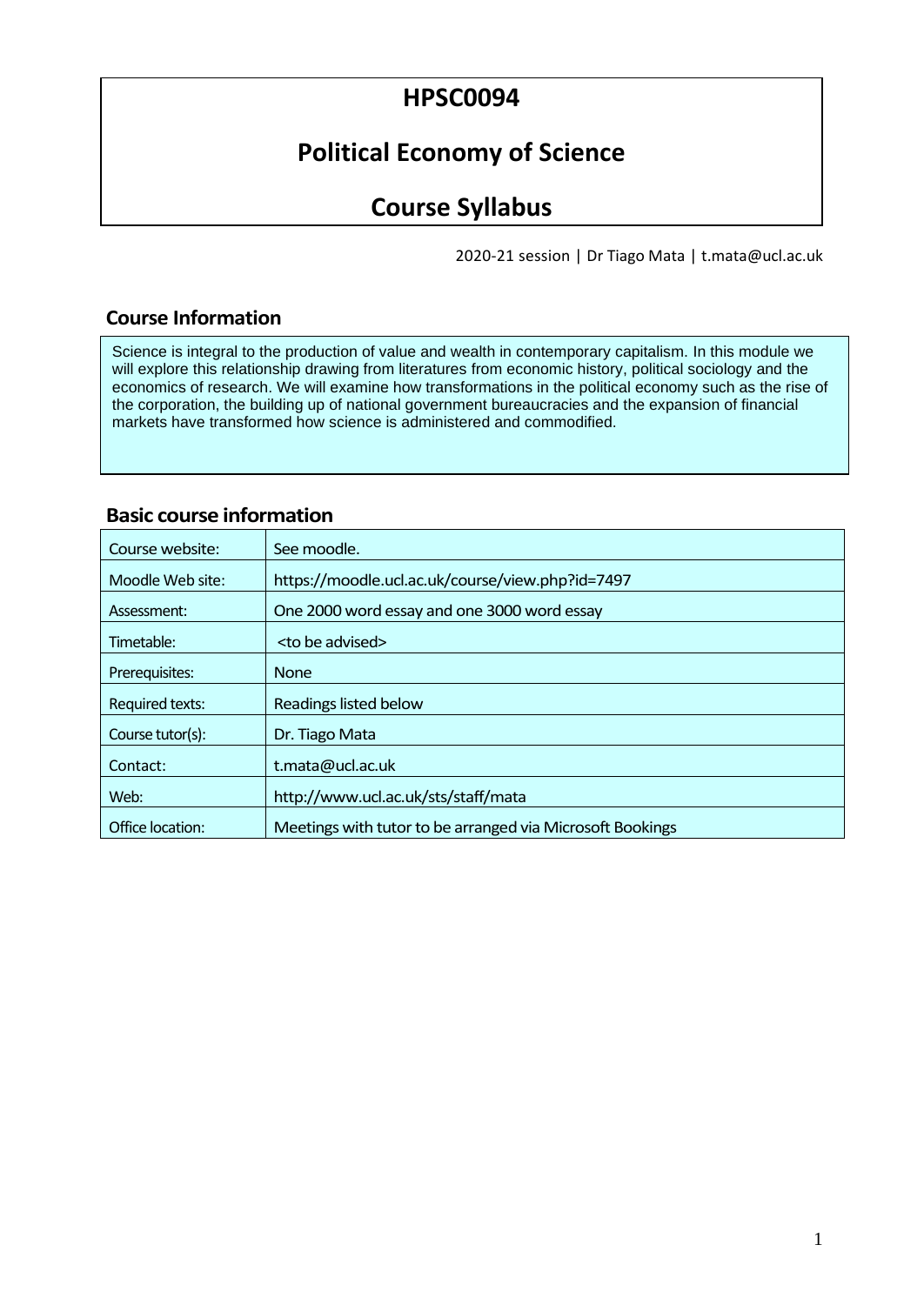## **Schedule**

| <b>UCL Week</b> | <b>Topic</b>                              | <b>Date</b> | <b>Activity</b>                 |
|-----------------|-------------------------------------------|-------------|---------------------------------|
| 20              | Why STS needs political economy           | 12 Jan      |                                 |
| 21              | Classical Political Economy and its waves | 19 Jan      | Read Freeman and<br>Louçã       |
| 22              | Corporate labs                            | 26 Jan      | <b>Read Griffard</b>            |
| 23              | The academic-military industrial complex  | 2 Feb       | <b>Read Leslie</b>              |
| 24              | Technology and growthmanship              | 9 Feb       | <b>Read Godin</b>               |
| 25              | <b>Reading week</b>                       |             |                                 |
| 26              | Intellectual property                     | 23 Feb      | Read Mirowski                   |
| 27              | Entrepreneurs                             | 2 Mar       | Read Slaughter and<br>Mazzucato |
| 28              | Neoliberal drugs                          | 9 Mar       | Read Nik-Khah                   |
| 29              | Venture capitalism                        | 16 Mar      | <b>Read Stross</b>              |
| 30              | Future of capitalism (and science)        | 23 Mar      | <b>Read Scott</b>               |

## **Assessments**

## **Summary**

|   | <b>Description</b>                       | <b>Deadline</b> | <b>Word limit</b> | <b>Deadline for Tutors to</b><br>provide Feedback |
|---|------------------------------------------|-----------------|-------------------|---------------------------------------------------|
| 1 | Essay on perspective of industry         | 24 Feb, 5pm     | 2,000             | As advised in class                               |
|   | Essay on perspective of public<br>policy | 25 Mar, 5 pm    | 3,000             | As advised in class                               |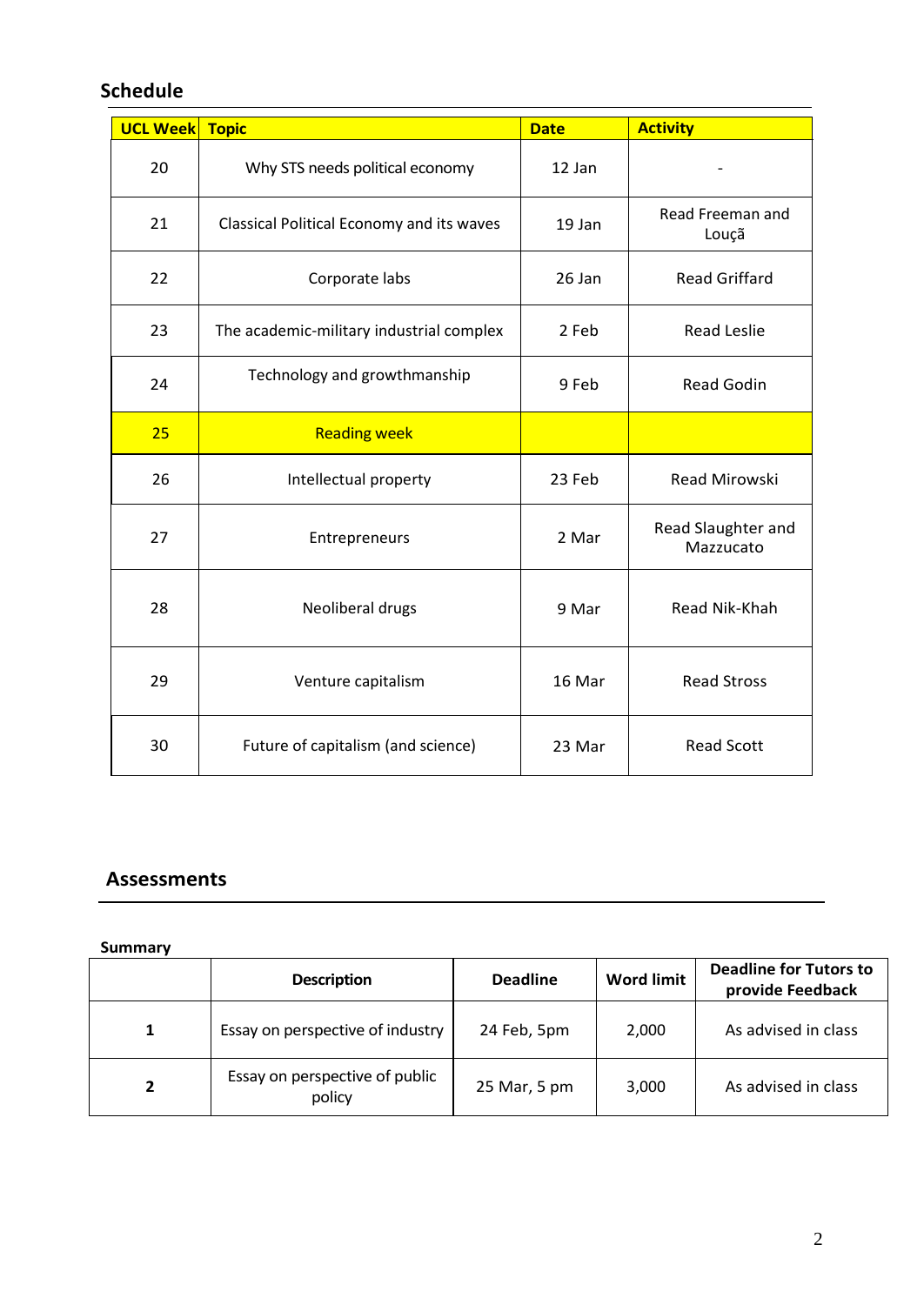## **Assignments**

The module is assessed by two pieces of coursework submitted via the "Turnitin" function of the module's moodle page.

Both assignments are individually written essays on the intermingling of science and economy.

## Assignment 1.

#### **The perspective of industry.**

**Answer the question of "why does industry need science and technology," by looking at one industrial branch and analysing that role of science and technology plays in it.** 

The student may wish to follow the steps.

The background research:

- the lecturer will provide a list of industrial classifications in the UK and EU and a few hints of where to find more information, begin by looking through those;

- make a list of a few *candidate industries*, looking up business organisations of that industry, labour organisations, think tanks, then decide which industry gives you most material to work with and is most interesting to you;

- search for *reports, journals and magazines* by the organisations noted above, and search google scholar and other databases for any history of the industry or recent reports on it; - select from the various sources individual *reports, commentaries, PR material* that speak to the matter of high tech and science, building a corpus of materials to work with;

- make *notes* of what is said and by whom, noting what is description of fact, what is interpretation and what is aspiration;

- compare and contrast your notes and observations *against the analysis provided in the module's lectures and discussions*.

The essay:

- introduce the essay defining and describing the industry and in one sentence posing a question or making the essay's key claim (<500 words);

- offer 2-4 arguments noting your sources (c.1000 words);

- conclude by answering the question or laying out in further detail your key claim (c.500 words).

The essay should not exceed 2000 words (without references).

## Assignment 2.

## **The perspective of public policy.**

**Answer the question "What is the character of contemporary innovation policy in the UK?" you should give particular attention to the** *sources* **of funding, how that funding is** *distributed***,**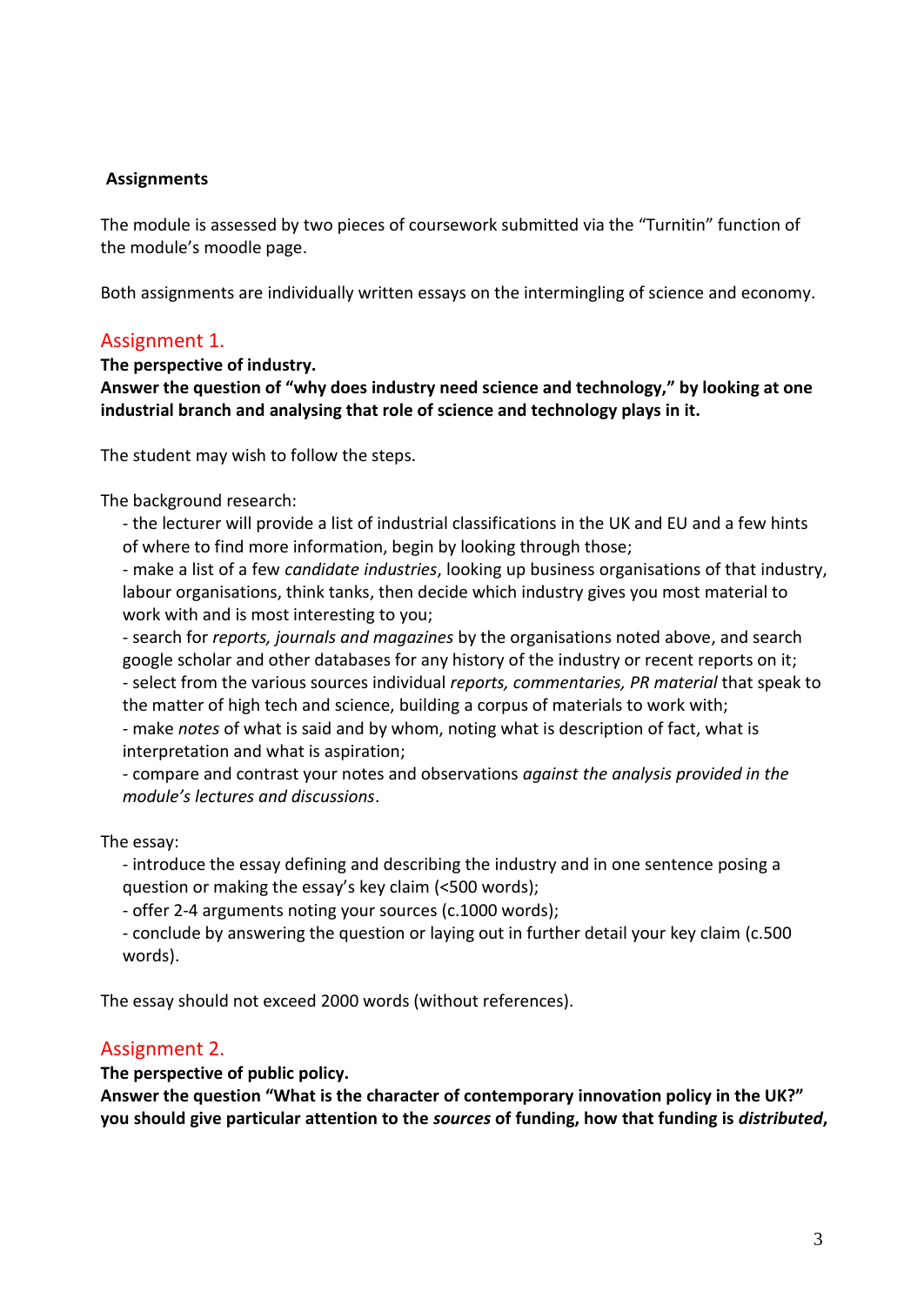#### **how** *incentives* **for innovation are formulated and implemented, what** *advice* **is sought, and who** *manages* **these processes.**

Students may ask to focus on another country after consultation with the lecturer.

This essay is easier to source than the previous one. You may wish to do the following:

- identify the government departments/ministries that shape public policy on innovation;

- look at their latest flagship policies, collecting also working papers, white papers, etc, linked to the conception and implementation of those policies;

- look up criticisms, by opposition parties, by media pundits, by research organisations and think tanks, by business and labour organisations;

(- you do not need to compare it with other countries, but you can if you wish)

- after making notes of what you find, contrast those findings with the discussions in the module in terms of the key themes of: sources of funding, allocation of funds, management practices, priorities, and expertise

The essay should not exceed 3,000 words (without references). It should:

- have a clear introduction and conclusion laying out the themes and how those themes will be pursued;

- have a robust description along the key components described above and which will be further discussed in class;

- go beyond the discussion, and there are several opportunities on how to do that: one could critique the current direction of innovation policy; one could unpack its language to show that it is not what it says it is; show where that policy fits within a larger landscape of other countries or the history of the nation; make predictions of what will happen to this policy direction in the near future.

- show appreciation for the specific sources chosen for the essay but also draw on literature of the module.

A coursework extension of up to one week may be approved by a Programme Director (or equivalent), Departmental Tutor or Chair of a Programme Board of Examiners. (Requests for extensions of more than one week must be forwarded to the Faculty EC Panel. Other members of teaching staff, including Module Tutors, are not permitted to grant an extension (see regulation http:// [www.ucl.ac.uk/srs/academic-manual/c4/extenuating](http://www.ucl.ac.uk/srs/academic-manual/c4/extenuating-circumstances/coursework-extensions)[circumstances/coursework-extensions\)](http://www.ucl.ac.uk/srs/academic-manual/c4/extenuating-circumstances/coursework-extensions).

## **Aims & objectives**

## **Aims:**

The aim of this course is to introduce students to literatures on the political economy of science. Students should complete the course with a repertoire of concepts and modes of analysis that allow them to examine the ways in which science is marshaled for the creation of economic value. They should be able to demonstrate how many of the discourses underlying the governance of research are underpinned by economic models and idealizations.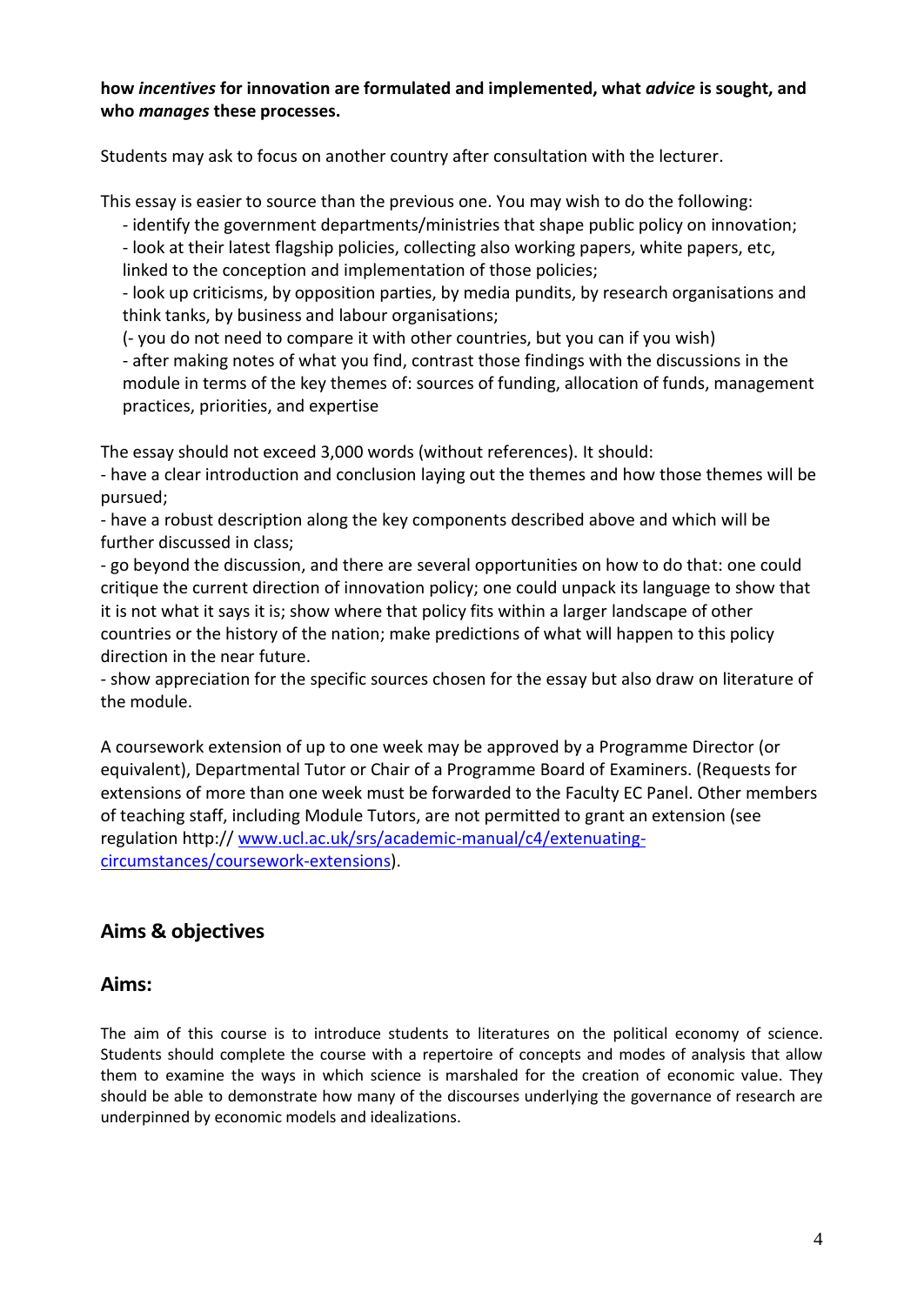## **Objectives:**

By the end of this module students should be able to:

- Use key concepts from political economy;
- Analyze the intermingling of scientific research, economy and politics;
- Describe the evolution of the relationship between scientific research and corporate capitalism;
- Demonstrate effective researching and critical reading skills;
- Be able to conduct a critical analysis and report such analyses persuasively and coherently:
- Create relevant and critical bibliographies for research projects on the subject;
- Present their work effectively in oral and written formats.

## *Reading list*

Below is a simple abstract detailing the subject of the week's meeting and a list of core readings, only the essential and recommended ones, students must read and answer guding questions on the readings identified in the schedule on page 2, for ease of reference these items are \* below. Further optional readings will be noted in the Moodle/Library Reading List for the module.

## **Session 1. Why STS needs political economy, 12 January**

A dominant approach in science studies is to conceive the meanings and values of "science" as ultimately flexible, subject to continuous negotiation. According to this view, to claim that science is a source of wealth is an act of "boundary work," no more true than the support it gathers from its social allies. This module is setting a different course. In our first week we define "political economy" to be our aid in tracing the work of science in contemporary capitalism. That definition must acknowledge that science is a driver in the production of economic value, and that science is therefore rooted to practices of commercial and financial valuation.

Edgerton, D (2017) "The Political Economy of Science: Prospects and Retrospects" in *Handbook of Political Economy of Science*.

Edgerton, D. (2012) "Time, Money, and History" *Isis*, 103(2): 316-327.

Calvert, J (2004) 'The idea of 'basic research' in language and practice' *Minerva*, Vol.42, Issue 3, pp.251-268.

## **Session 2. Classical Political Economy and its waves, 19 January**

In the interwar period, the Austrian economist and statesman Joseph Schumpeter sketched a powerful explanation for the convulsive character of capitalism. He noted that the boom and bust of economic activity, also known as the business cycle, was bound to the birth and maturity of classes of technologies. Schumpeter was developing themes that can be traced back to Karl Marx. But Schumpeter put Marx on its head, he held that for science and technology to function as pacemakers of economic activity a crucial actor was needed, the entrepreneur. Schumpeter invented the entrepreneur as a visionary risk taker that was able to translate the insights of science into economic opportunity and "super profits."

\* Freeman, Christopher and Louçã, Francisco (2001) *As Time Goes By: From Industrial*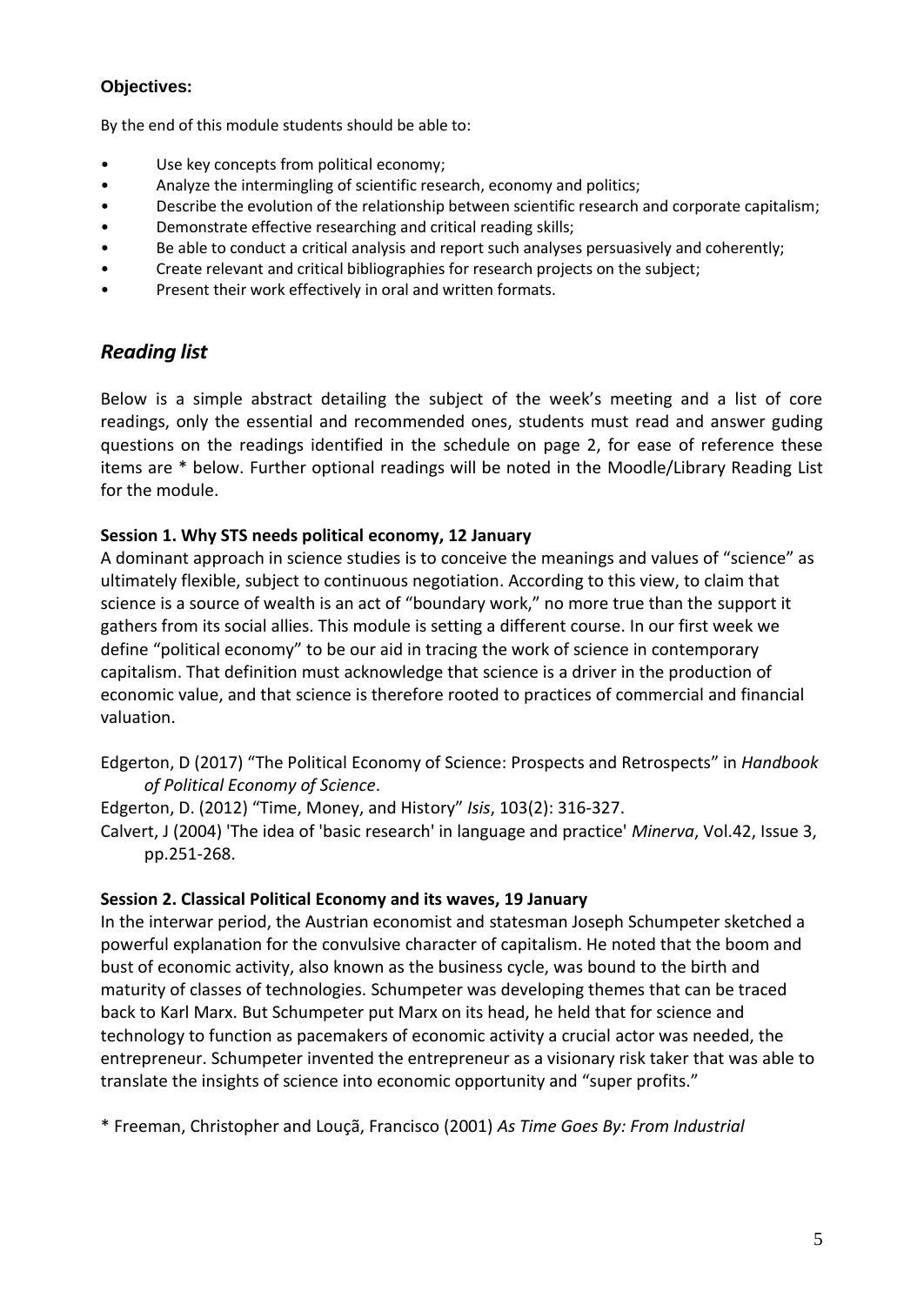*Revolutions to the Information Revolution*. Oxford: Oxford University Press, 257-335. MacKenzie, Donald (1984) "Marx and the Machine" *Technology and Culture*, Vol. 25, No. 3: 473-502.

#### **Session 3. Corporate Research, 26 January**

For a time the corporate labs of the early twentieth century were legend. In the USA and in Germany, large-scale investment in mechanical, electrical engineering and biochemistry were seen as the backbone of those nations' sudden rise to global hegemony and world war antagonism. After World War II the reputation of those labs diminished partly because national governments took on a greater role in funding and managing science. Before we look at more contemporary patterns we review what we know of the history of corporate research paying particular attention to how it set priorities and how it evaluated its own success.

- Reich, Leonard S., (2002) *The Making of American Industrial Research : Science and Business at GE and Bell, 1876-1926*. Cambridge: Cambridge University Press, 2002. chapters 2, 5, 8, 10.
- \*Giffard, Hermione (2016) Making Jet Engines in World War II : Britain, Germany, and the United States. Chicago: University of Chicago Press, chapter

#### **Session 4. The academic-military-industrial complex, 2 February**

In 1961 in his farewell speech as President of the United States, the former General, former President of Columbia University, Dwight Eisenhower, warned of collusion between the military and industry gaining unwarranted influence upon the American government. The relationship between science and war is an old one, and in Cold War America that relationship was institutionalized through industry. We examine how by promising relative autonomy and abundant resources military industry came to set the research priorities of many eminent American universities.

- Ferrary, M., & Granovetter, M. (2009). The role of venture capital firms in Silicon Valley's complex innovation network. *Economy and Society*, 38(2), 326–359.
- \* Leslie, Stuart W. (1993) *The Cold War and American science: the military-industrial-academic complex at MIT and Stanford*. New York: Columbia University Press, chapters 1, 2, 3.

#### **Session 5. Growthmanship, 9 February**

In the wake of the mass destruction of the Second World War and facing the threat of socialist revolution, western polities reworked a new social contract. Their promise of expanding welfare provision and moderate income distribution rested on assumptions of continued economic growth. The expansion of gross domestic product (a metric that came into existence postwar) through grains in productivity became the fundamental aim of policy. The key contributor to productivity growth, so explained the economists, was not labour, nor capital, it was technology. Thus the state took increasing responsibility in incentivizing innovation. We review what regime of technological management emerged from this post-1945 social settlement.

Collins, Robert M. (2000) *More : The Politics of Economic Growth in Postwar Ame*rica. Oxford University Press, chapter 1 and 2.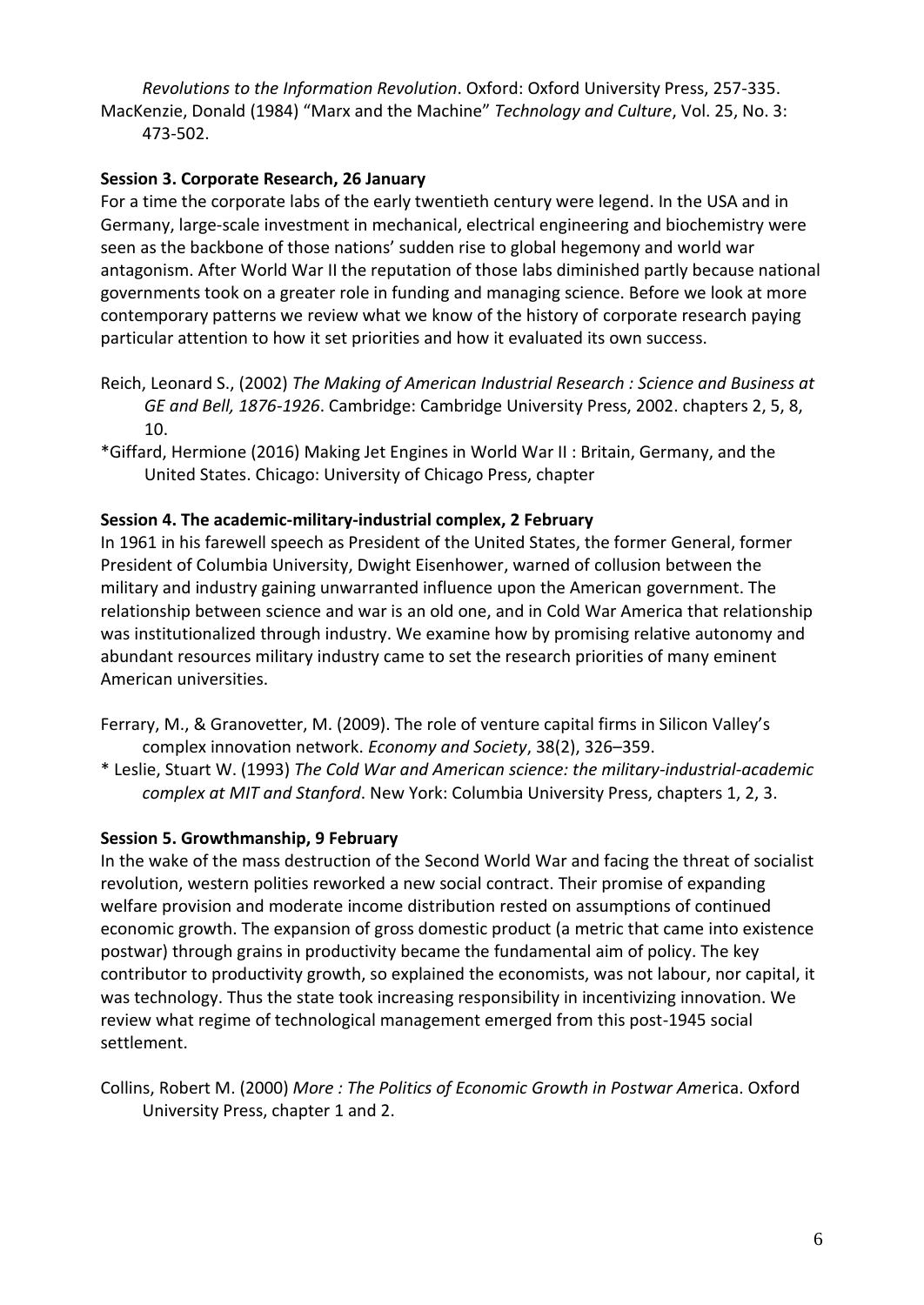- \* Godin, Benoît, 'The Emergence of S&T Indicators: Why Did Governments Supplement Statistics with Indicators?', *Research Policy*, 32 (2003), 679–91.
- Schmelzer, Matthias (2016), *The Hegemony of Growth: The OECD and the Making of the Economic Growth Paradigm*. Cambridge University Press, chapter 5.

## **Session 6. Intellectual property, 23 February**

The Bayh-Dole Act of 1980 triggered a transformation in how University research was valued and imagined. With the Act research institutions funded by federal funds were no longer required to relinquish intellectual property to the government. Individual scientists and universities, sometimes competitively and litigiously, could now appropriate the economic gains from knowledge funded by the public purse. The new legislative framing, together with unrelated but coincidental changes to University management, and the financiarization of western economies, made intellectual property into a crucial arbiter in decisions to allocate funds and in the career ideals of scientists. The current intellectual property regime has fused together the quest for knowledge with the quest for personal fortune.

- \* Mirowski, Philip (2011) *Science Mart: Privatizing American Science.* Cambridge: Harvard University Press. chapter 4.
- Stiglitz, Joseph (1999) "Knowledge as a Global Public Good" *Global Public Goods: International Cooperation in the 21st Century* (ed.) Inge Kaul, Isabelle Grunberg, and Marc Stern. Oxford: Oxford University Press.

## **Session 7. Ubiquitous entrepreneurs, 2 March**

The classic view of the entrepreneur was of a capitalist, an individual, who seized an opportunity. In the past half century entrepreneurship has become a more ample concept that marks out an attitude. Individuals of all classes and collectives and institutions such as universities, can be deemed entrepreneurial if they seize opportunities to expand their commercial activity and their profit margins. Under the icon of enterpreneurship, corporate ideas have permeated the University administrations and transformed the ways they have framed research and education. As a result, a managerial culture of audit and economic valuation has taken root.

- Bok, Derek (2003) *Universities in the Marketplace: The Commercialization of Higher Education*. Princeton: Princeton University Press, chapter 4.
- Kleinman, D. L., and S. P. Vallas (2001) ''Science, Capitalism, and the Rise of the ''Knowledge Worker'': The Changing Structure of Knowledge Production in the United States.'' *Theory and Society* 30:451-92.
- \*Mazzucato, Mariana (2011) *The Enterpreneurial State*. London: Demos, chapters 5 (find online at: http://oro.open.ac.uk/30159/1/Entrepreneurial State - web.pdf)
- \* Slaughter, Sheila and Gary Rhoades (2004) *Academic Capitalism and the New Economy: markets, state and higher education*. Baltimore: Johns Hopkins Press, chapter 1.

## **Session 8. Neoliberal drugs, 9 March**

Neoliberalism identities a movement of intellectuals that distinguished themselves from classic liberals by rejecting the belief that markets arise unaided from human nature. For these academics and policy-makers markets are superior information processors that must be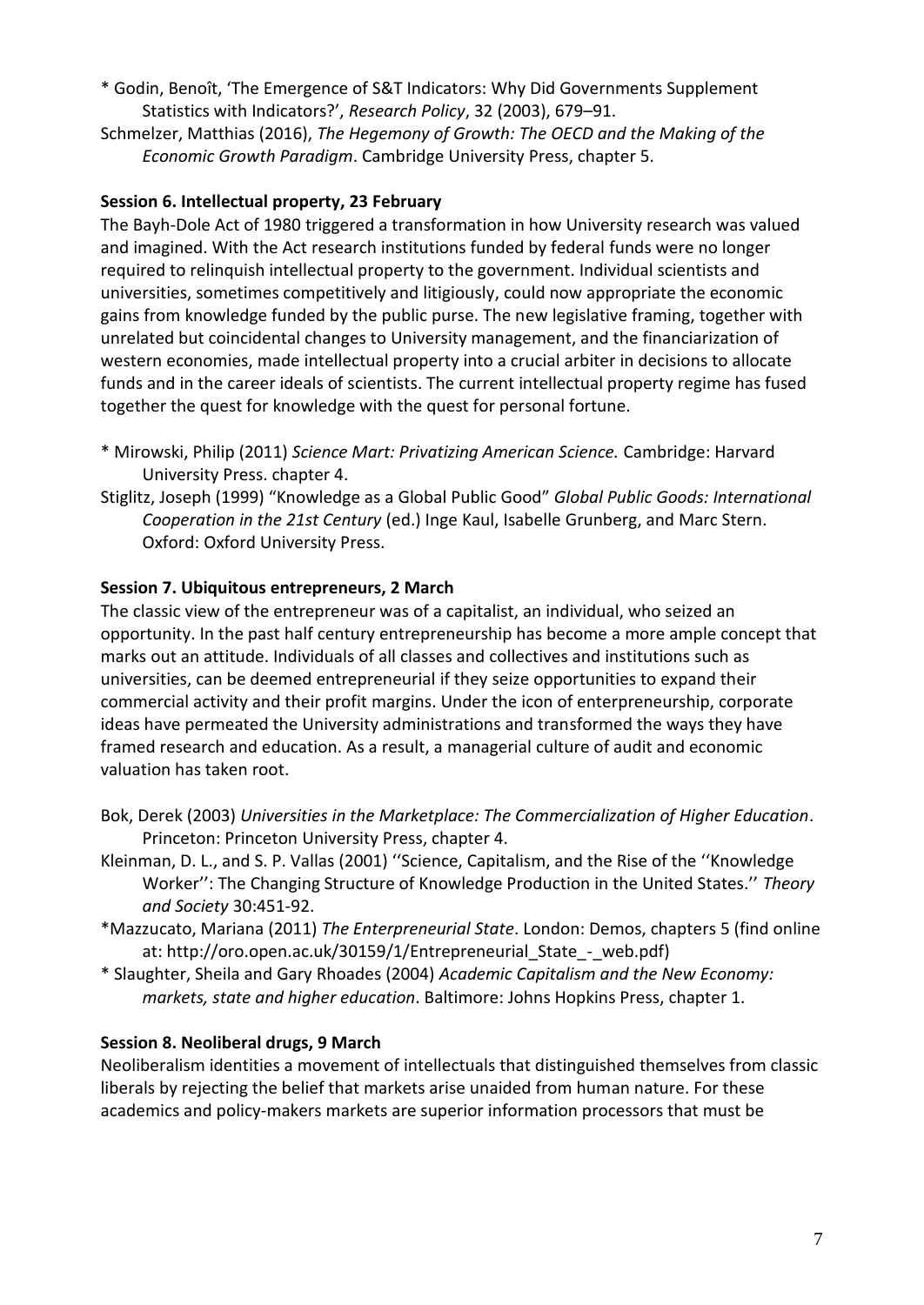designed and brought into being through state action. Because of their superior regulatory powers markets are welcomed into all spheres of social activity. In the medical and pharmaceutical sciences this intellectual program has been extraordinarily influential, and the global marketplace has come to replace, and undermine, national regulatory oversight. We examine how greater efficiency and profitability for pharmaceutical firms has been accompanied by perverse effects on the production of medical knowledge.

- \*Nik-Khah, Edward (2014) "Neoliberal pharmaceutical science and the Chicago School of Economics" *Social Studies of Science*, 44(4), 489-517.
- Sismondo, Sergio (2009) "Ghosts in the Machine: Publication Planning in the Medical Sciences" *Social Studies of Science*, 39(2), 171-198.

## **Session 9. Venture capitalism, 16 March**

The rise of finance is the defining feature of contemporary capitalism. In this meeting we look at two features of finance, and of London finance. Since the 1970s growth in institutional investors - mutual funds, pension funds, hedge funds and lately sovereign wealth funds - has meant an expanding clientele for exciting bets in "start-ups". Empowered by immense wealth and the demand of high returns venture capitalists have impelled to success the corporate giants of our age. We review how VCs changed our understanding of innovation and technological progress and how they have narrowed the expectation of how long it should take for a technology to come to profitable fruition.

Lerner, Josh; Pierrakis, Yannis; Collins, Liam and Bravo Biosca, Albert (2011) *Atlantic Drift: Venture capital performance in the UK and the US*. NESTA research report.

Powell, Walter W. and Kaisa Snellman (2004) "The Knowledge Economy" *Annual Review of Sociology* 30, 199-220.

\* Stross, Randall (2000) *E-boys, The First Inside Account on Venture Capitalists Work.* Crown Business, chapters tbc.

## **Session 10. The age of austerity, 23 March**

The final meeting is dedicated to looking ahead. We will review contemporary debates about the precarious status of the global economy, the likely impact of Brexit and a shifting policy consensus that wants to join austerity to industrial promotion and protectionism. Alongside this review we consider the human and cultural dimensions of high tech capitalism. We see how information technologies are changing work patterns, how AI promises to fully automate much of industry, and how finance is becoming peer to peer.

\* Brett Scott. *Heretic's Guide to Global Finance*: *Hacking the Future of Money*. Pluto Press, chapter 6, "DIY Finance.

Useful links

UCL Study Skills pages: http://www.ucl.ac.uk/transition/study-skills-resources UCL Library electronic resources: http://www.ucl.ac.uk/library/eresources.shtml

Sundararajan, Arun. *The Sharing Economy: The End of Employment and the Rise of Crowd-Based Capitalism*. MIT Press, 2016, chapter 4.